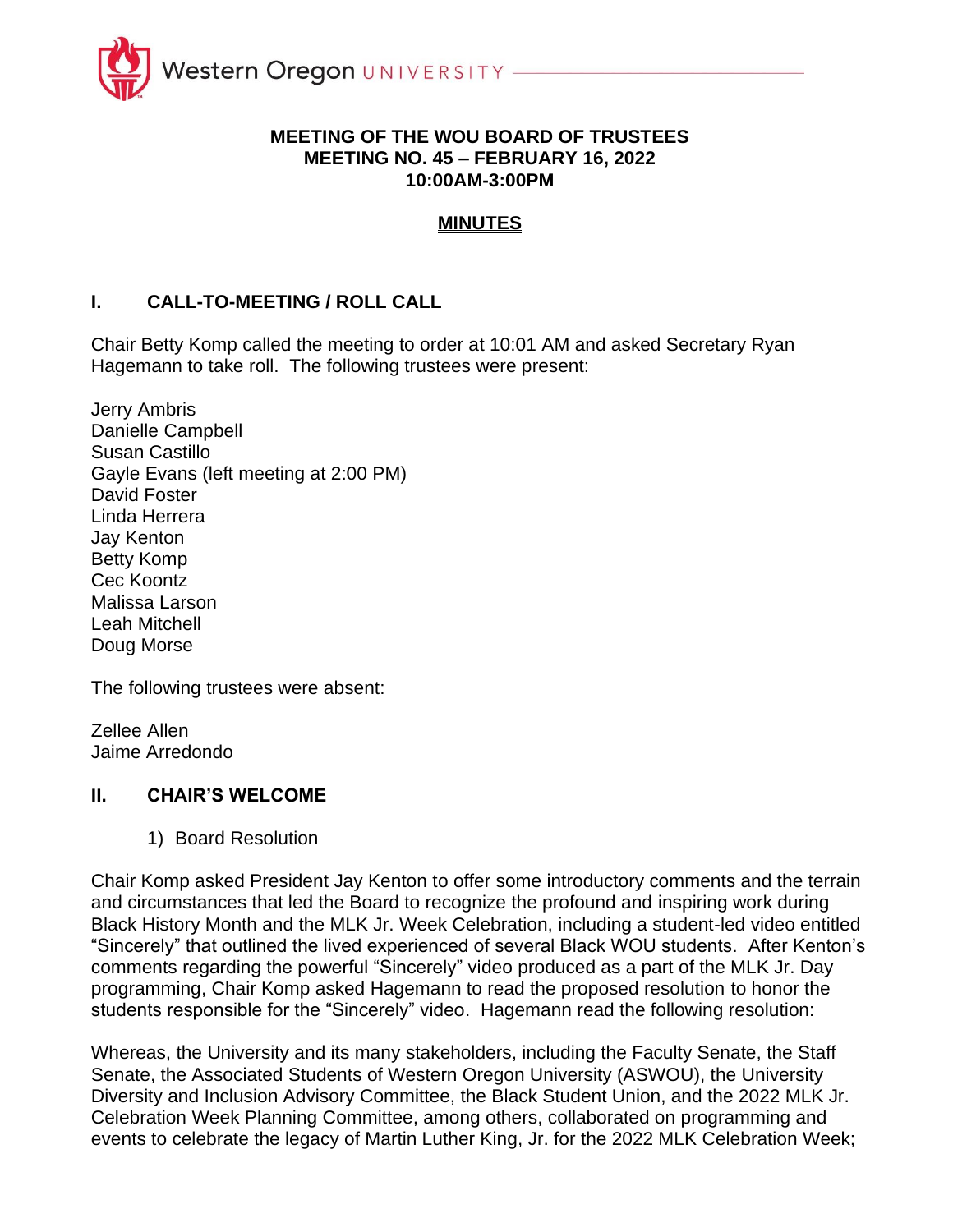

Whereas, as a part of that programming, the University was honored to receive Dr. Reginald Richardson, president of the Salem-Keizer NAACP, as a keynote speaker; and

Whereas, as a part of that programming, Dr. Richardson facilitated a panel discussion by, among other esteemed contributors, Black WOU students who also participated in a video titled "Sincerely" created to share the lived experiences of Black students in life as a Western Oregon University student; and

Whereas, the stories of Elizabeth Braatz, Amari Hendrix, Logan Jackson, Aidan King, and Tati Whitlow shared in "Sincerely" were sobering, compelling, and deserving of attention and action by the University, its employees, and its students;

Whereas, Kayla Dow, Jeneba Diane King, Ebony Hall, and Alona Kemenyash, through their production assistance, brought this video to the WOU community and beyond; and

Whereas, Western Oregon University and its community must do better to celebrate the diversity of its students and ensure the campus is a safe and welcoming place for students to live, explore and grow; and

Whereas, in the words of Dr. King, "Injustice anywhere is a threat to justice everywhere";

#### **BE IT RESOLVED ON THIS SIXTEENTH DAY OF FEBRUARY, 2022:**

THAT THE WESTERN OREGON UNIVERSITY BOARD OF TRUSTEES COMMENDS ELIZABETH BRAATZ, AMARI HENDRIX, LOGAN JACKSON, AIDAN KING, AND TATI WHITLOW FOR THE COURAGE NECESSARY TO SHARE THEIR STORIES PUBLICLY IN THE "SINCERELY" VIDEO AND EMBRACES THE VIDEO AND MLK JR CELEBRATION WEEK AS A CALL-TO-ACTION TO ADVANCE ITS CORE VALUES OF DIVERSITY, EQUITY, INCLUSION, AND ACCESSIBILITY IN AUTHENTIC, VISIBLE, AND MEANINGFUL WAYS FOR THE BENEFIT OF OUR COMMUNITY, AND PARTICULARLY, OUR STUDENTS AND EMPLOYEES OF COLOR.

After the resolution was read into the record, several trustees offered their supportive comments.

Trustee Susan Castillo recognized the courage of the students and described the video as a "call to action."

Trustee Gayle Evans echoed Castillo's comments and invited the Board to an authentic, deeper conversation on concrete steps that Board could take to uphold diversity, equity, inclusion and accessibility values.

Trustee Leah Mitchell urged the Board to move beyond platitudes and be leaders in the diversity, equity, inclusion and accessibility space.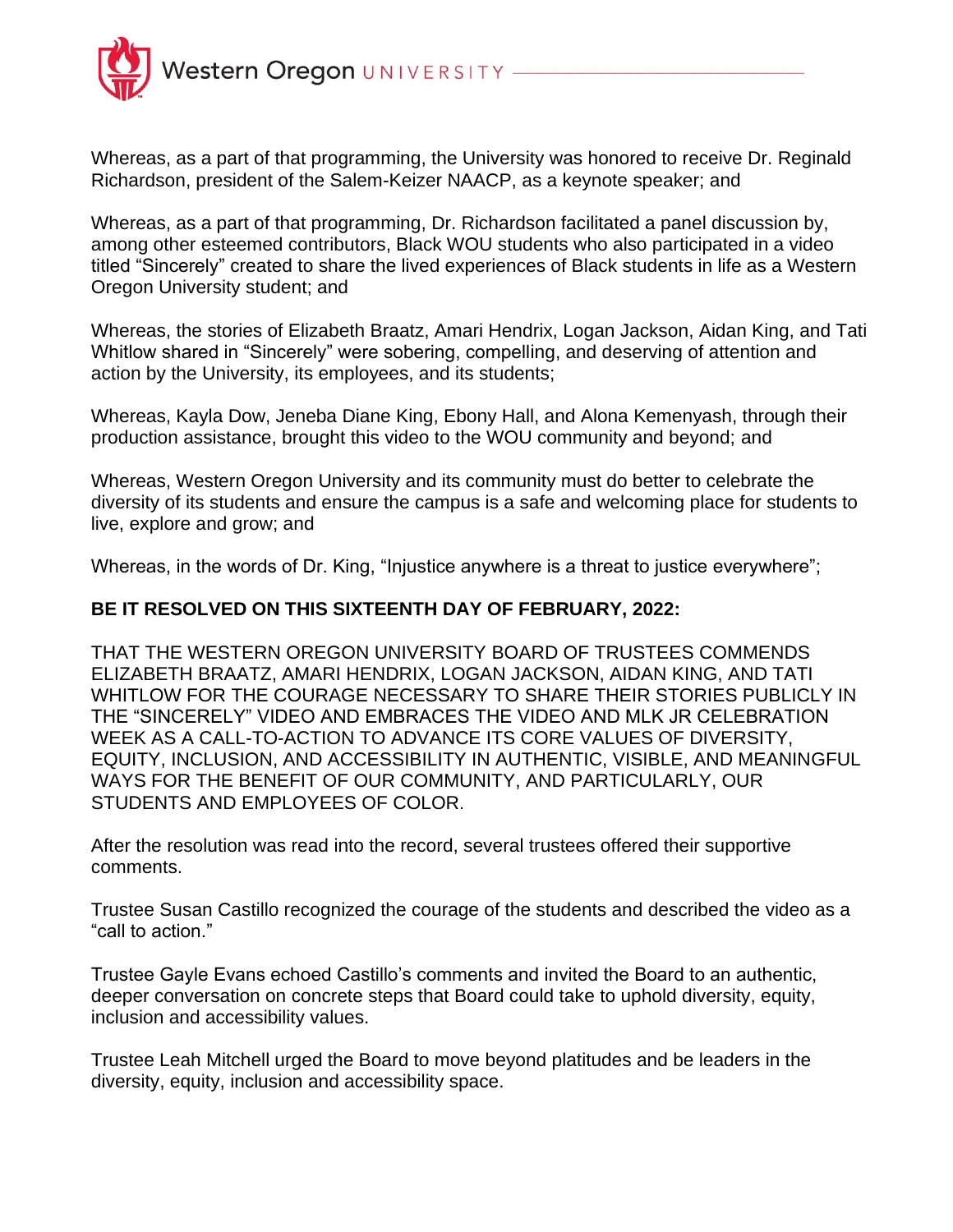

Trustee Linda Herrera counseled the Board to not leave the diversity, equity, inclusion and accessibility work to one person. She shared that the important work requires effort from everyone. She described the students as "very brave, courageous souls."

Trustee Jerry Ambris shared that the Board should be focused on tangible diversity, equity, inclusion and accessibility outcomes.

Trustee Malissa Larson echoed previous comments from Trustee Castillo and described diversity, equity, inclusion and accessibility work as humbling and challenging. She challenged trustees to do their own individual anti-racist work and to continue that work on the Board.

Trustee Cec Koontz expressed her shock at community incidents targeting WOU students and stated that the Monmouth City Council is committed to the fight for diversity, equity, inclusion and accessibility and she insisted that the Board and the community stand up for anyone that has been targeted by hate in the Monmouth community.

After the comments, Chair Komp called for a motion to approve the resolution. Koontz moved approval and Larson seconded the motion. The following trustees voted in favor of the motion:

Jerry Ambris Danielle Campbell Susan Castillo Gayle Evans David Foster Linda Herrera Betty Komp Cec Koontz Malissa Larson Leah Mitchell Doug Morse

Kenton is non-voting. No trustees opposed the motion. No trustees abstained from the motion.

The motion passed.

### **III. CONSENT AGENDA** (Appendix A)

- 1) Meeting Minutes:
	- a) November 17, 2021
	- b) December 14, 2021
- 2) FY22 Management Report (As of December 31, 2021)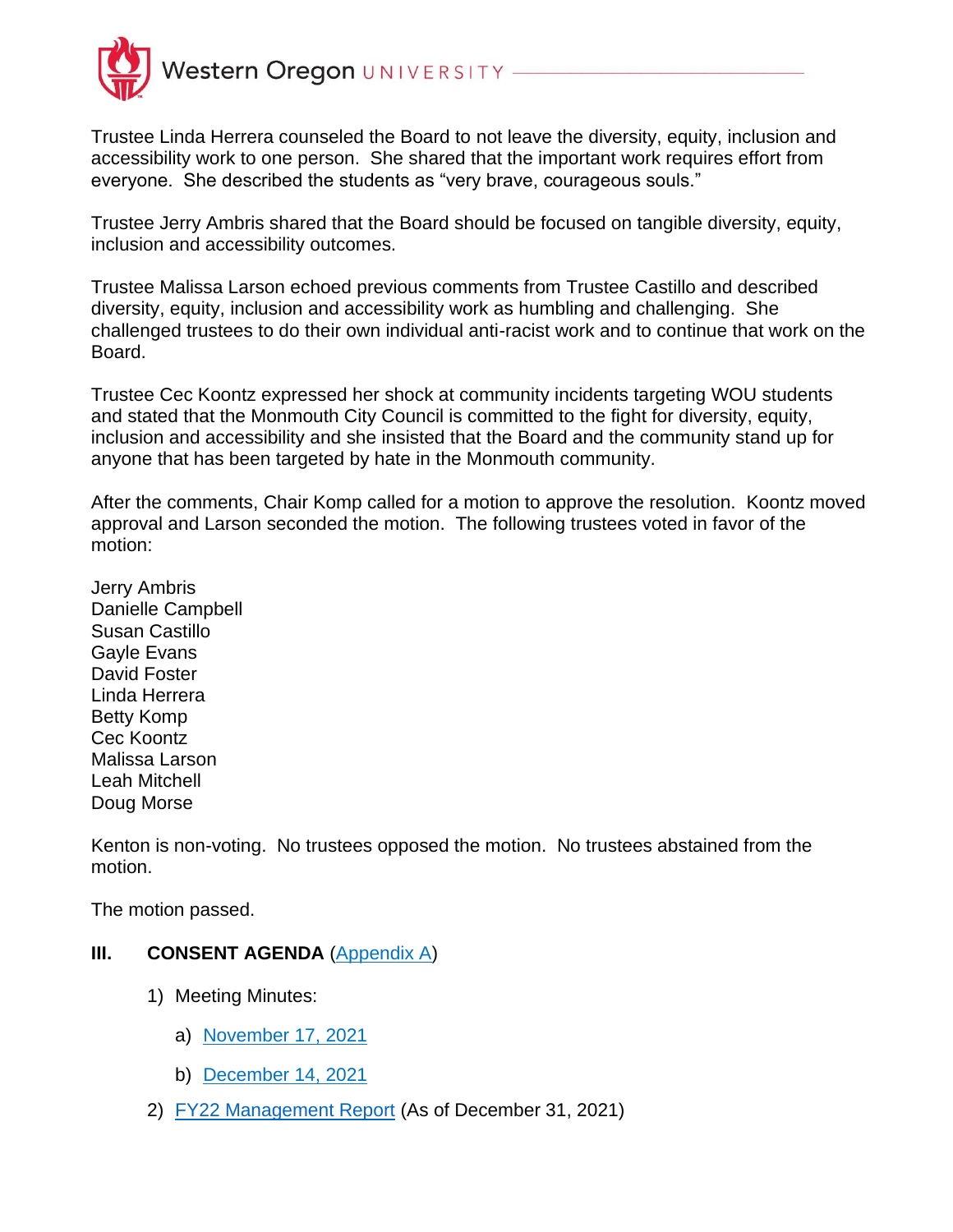

3) Academic Proposal: Graduate Certificate in Writing Theory & Practice for In-Service **Teachers** 

Chair Komp called for a motion to approve the consent agenda as included in the written docket materials. Morse moved approval and Evans seconded the motion. Before the vote, Evans asked for some conversation about the management report as included on the consent agenda. Evans expressed some concern about the ratios embedded in the management report. Koontz clarified that the ratios were included in the audited financial statements as opposed to the management report. The following trustees voted in favor of the motion:

Jerry Ambris Danielle Campbell Susan Castillo Gayle Evans David Foster Linda Herrera Betty Komp Cec Koontz Malissa Larson Leah Mitchell Doug Morse

Kenton is non-voting. No trustees opposed the motion. No trustees abstained from the motion.

The motion passed.

### **IV. PUBLIC COMMENT**

Chair Komp asked Hagemann if anyone was signed up for public comment, either in-person or virtually. Hagemann informed Komp that no one was signed up for public comment.

# **V. STAKEHOLDER UPDATES**

### **1) SHARED GOVERNANCE**

#### a. ASWOU

Chair Komp called on Devin Thongdy, ASWOU Vice President, to deliver the brief ASWOU report on behalf of ASWOU President Logan Jackson. Thongdy offered comments on the following topics: legislative work with the Oregon Student Association (OSA); efforts to hear from more student voices; work with Central High School for a college fair in the spring; exploration of internship opportunities; and examining the ASWOU budget as the incidental fee process moves forward.

Komp asked Thongdy about the incidental fee process this year. Thongdy noted that ASWOU, at this time, was working on the specific ASWOU budget.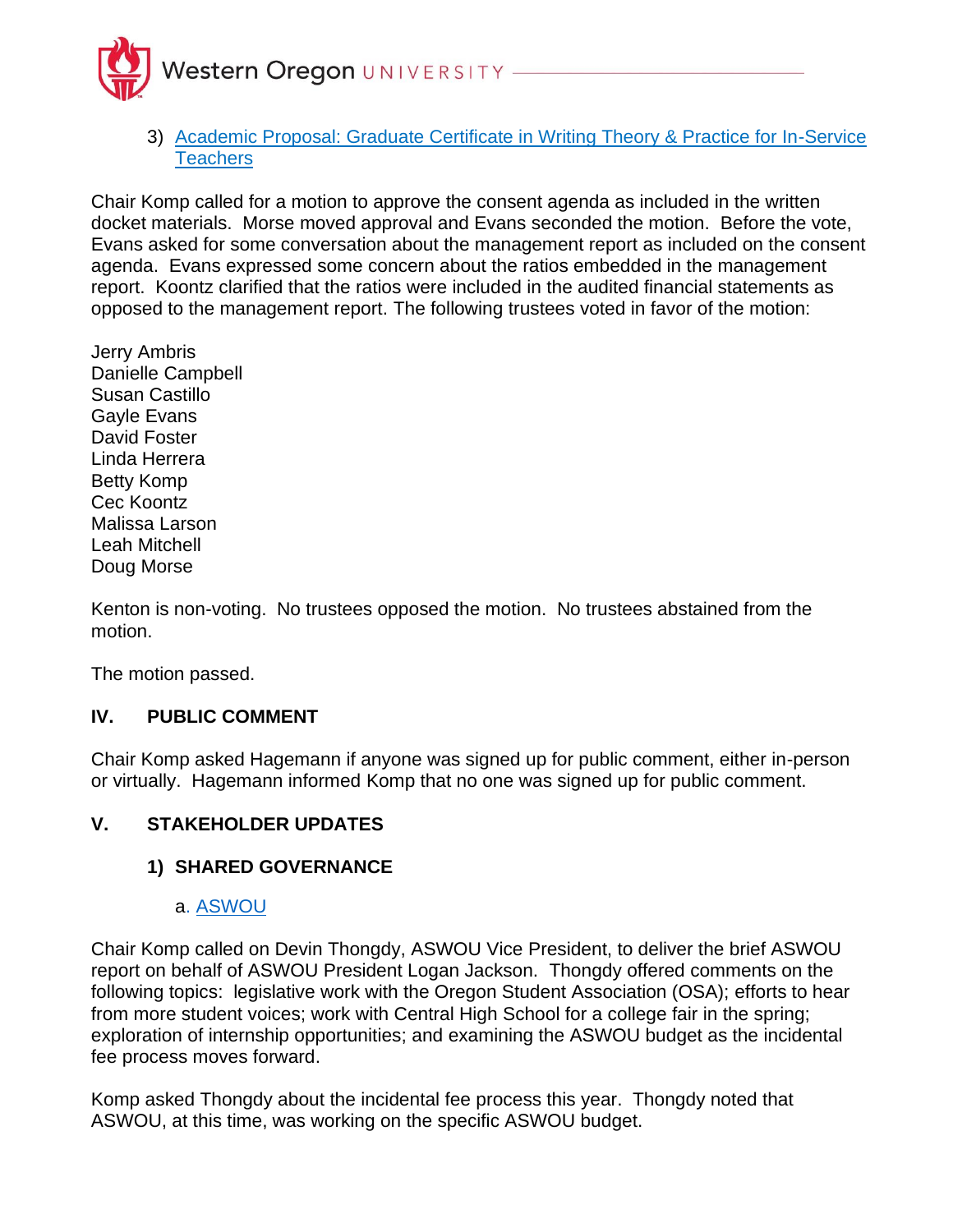

### b. Faculty Senate

Chair Komp called on Faculty Senate President Dr. Elisa Maroney for a brief Faculty Senate report. Dr. Maroney shared commentary on the following topics with the Board: barriers that students, particularly students of color, face on campus; experience the Freedom Center and the Black History Month displays in the Werner University Center; requests from students to make a broad community-wide statement about intolerance; support local businesses displaying elementary student artwork celebrating Black History Month; and focus on the faculty and program celebrations throughout campus.

Trustee Foster asked Dr. Maroney for access to the link to her Faculty Senate letter. Maroney returned to her presentation regarding ideas to make WOU and the community a safer place.

### c. Staff Senate

Chair Komp called on Staff Senate President Jenna Otto for a brief Staff Senate report. Otto discussed the following topics with the Board, acknowledging that her written report was in the docket materials: the challenge filling committee vacancies with staff members; roll-out of the Staff Senate employee recognition program; under-representation of the trades and classified employees in Staff Senate; and availability and willingness of Staff Senate to answer any questions that trustees might have.

### **2) UNION**

Chair Komp asked Jackson Stalley, SEIU president, for a brief report and he asked for his WOUFT colleague to provide the WOUFT report first.

#### a. WOUFT

Chair Komp called on WOUFT President Dr. Melanie Landon-Hays for a brief WOUFT report. Dr. Landon-Hays discussed the following topics with the Board: progress in communication channels; appreciation for the diversity, equity, and inclusion work; resolution to the Article 16 salary reopener bargaining, including the inclusion of faculty stories; importance of sharing and listening to faculty stories into the future; return to the no confidence votes WOUFT organized in the past; creation of the WOUFT steward program; finalizing a WOUFT member code of conduct; WOUFT participation in legislative lobbying; positive work of the WOU-WOUFT joint labor-management committee; and importance of constant communication among all stakeholders.

Komp asked for any comments on the partnership proposal with SEIU, WOU and workforce training.

#### b. SEIU

Chair Komp called on SEIU President Jackson Stalley for a brief SEIU report. Stalley offered comments on the following topics: campus climate and the role that classified employees can play; SEIU's clear support to combat intolerance; commitment to work with the university to solve problems before they get too big; responsiveness of President Kenton and the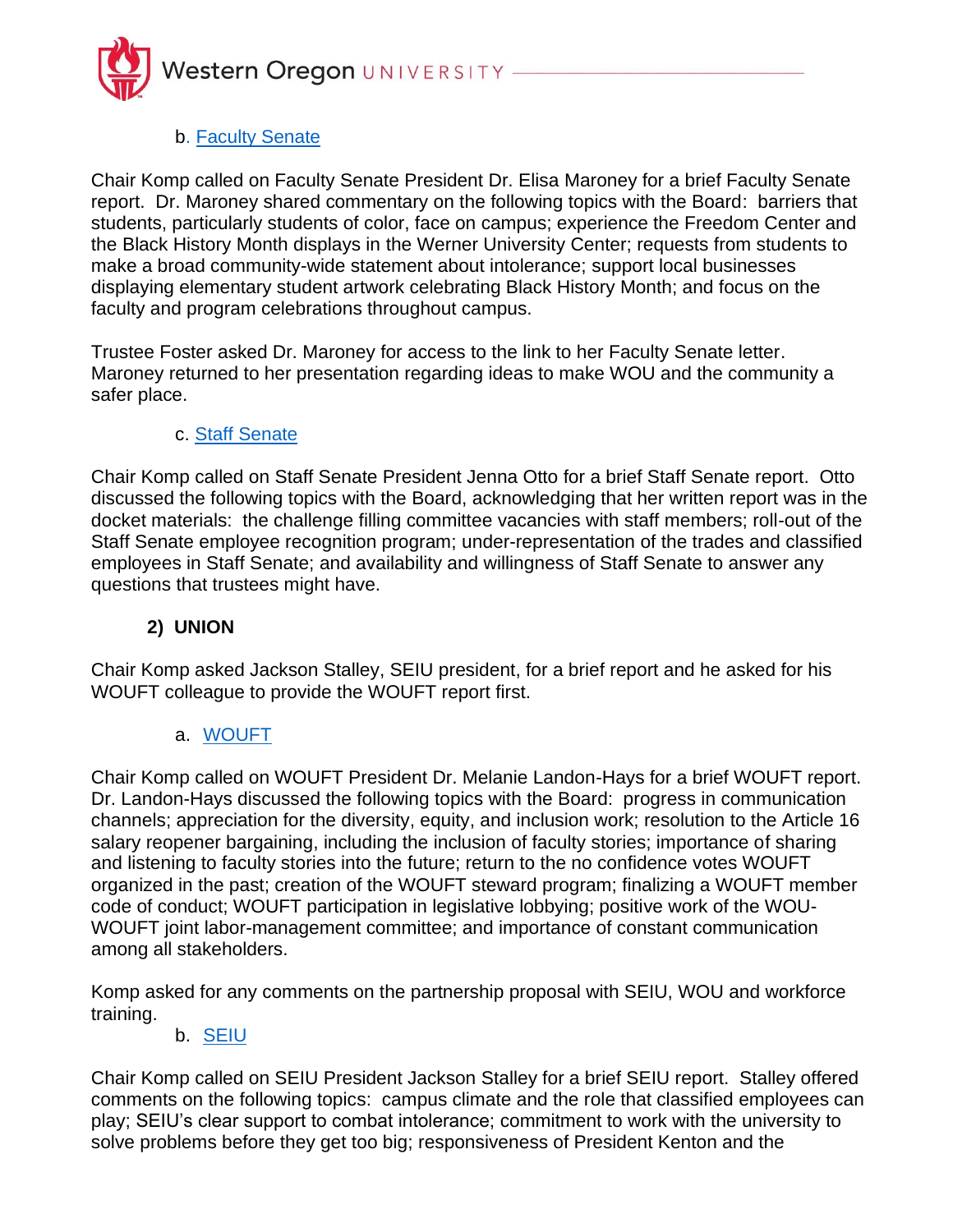

administration to new efforts to communicate and solve problems collaboratively; illustration of the changes to joint labor-management committee, including Heather Mercer's work to address inequities facing temporary employees and hazard pay; SEIU's collaboration for legislative efforts; and Board's role in ensuring that current momentum continues.

# **VI. COMMITTEE REPORTS**

# **1) ACADEMIC & STUDENT AFFAIRS COMMITTEE (ASAC)**

Chair Komp called on Malissa Larson, ASAC member, for a brief ASAC report. Chair Jaime Arredondo was not present. Larson asked for Dr. Rob Winningham, Provost and Vice President for Academic Affairs and Tina Fuchs, Interim Vice President for Student Affairs to join the table if there happened to be any questions about the Academic and Student Affairs Committee. Larson commented on the following topics: Academic Affairs and Student Affairs updates; academic program grant processes; work of the College Restructure Task Force; WOU Statewide Open Education Resources (OER) work; arrival of the new advising director Paige Jackson; increase in applications and admitted students for the current enrollment cycle; Financial Aid's collaboration and partnership with Ruffalo Noel Levitz (RNL); efforts from Destination Western program; COVID management from Student Health & Counseling Center; updates from Housing and Dining on campus; Oregon Department of Veterans Affairs grant for the Veterans Resource Center; progress of the Incidental Fee Committee (IFC); and arrival of the Basic Needs Coordinator funded by the Oregon Legislature.

# **2) DIVERSITY, EQUITY, INCLUSION COMMITTEE (DEIC)**

Chair Komp asked DEIC Chair Susan Castillo for a brief DEIC report. Castillo acknowledged that the DEIC had its inaugural meeting and shared the membership of the committee. Castillo noted, at the first meeting, that the committee started with a conversation on what the Board's role in diversity, equity and inclusion work would be and would likely turn to the Association of Governing Boards to advance the work. Castillo also observed that the draft DEIC charter would be considered by the Board later in the meeting.

# **3) EXECUTIVE GOVERNANCE & TRUSTEESHIP COMMITTEE (EGTC)**

Chair Komp stated that the EGTC did not meet prior to the February board meeting in anticipation of substantial work on the presidential search, but that Trustee Gayle Evans continued to keep the presidential search on track and Vice Chair Doug Morse was working on board vacancies. Morse shared brief comments about the board vacancy process and Evans offered a brief update on the progress of the presidential search.

# **4) FINANCE & ADMINISTRATION COMMITTEE (FAC)**

Chair Komp called on FAC Chair Cec Koontz for a brief FAC report. Koontz offered updates on the following topics: focus on revenue and expense detail in the management report; automation and efficiency efforts, such as web time entry; University Technology Advisory Committee work including a permanent subcommittee on accessible technology; information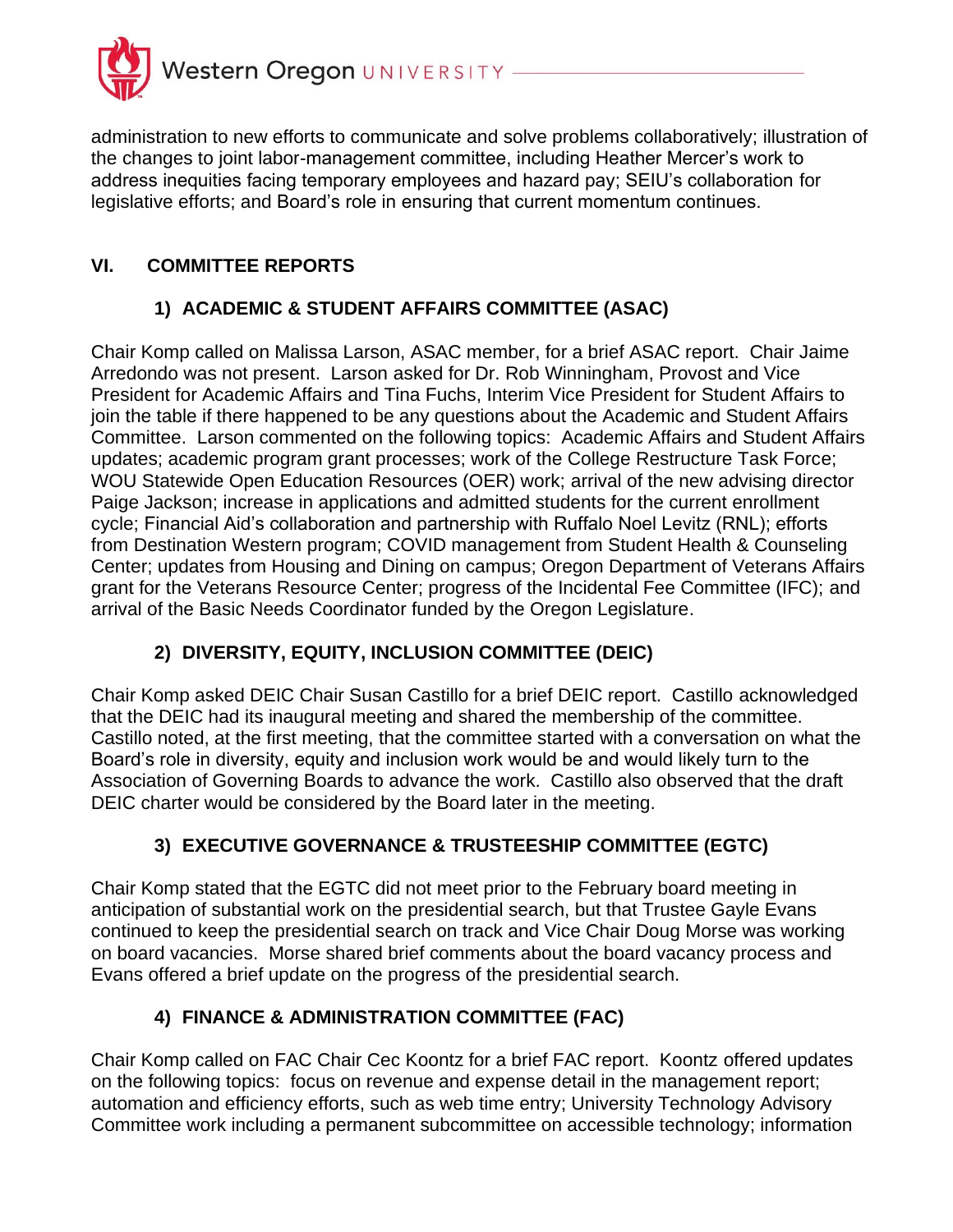

on the distribution of direct student aid provided by the federal government and work of the stakeholder group for the new Student Success Center. Dr. Ana Karaman joined the meeting and shared the genesis of the change to the University Budget Advisory Committee's (UBAC) mission.

### **VII. BREAK**

Chair Komp called for a 15-minute break.

**VIII. LUNCH/PRESENTATION: COMPREHENSIVE CAMPAIGN PRESENTATION**  Erin McDonough, Executive Director for Advancement & WOU Foundation | Travis Carley & Daniel Heiss, CCS Fundraising

Chair Komp recognized Executive Director for Advancement & WOU Foundation Erin McDonough to introduce the Comprehensive Campaign conversation. McDonough shared her professional background in fundraising and marketing. McDonough introduced Travis Carley with CCS Fundraising, the Foundation's campaign consultant hired to assist with the campaign.

McDonough provided the Board with a general overview and background regarding the WOU Foundation. She described the Foundation's mission to strengthen, serve, and support Western Oregon University. She observed the staffing levels of the Advancement team and the necessity to add more staff as the latter phases of the campaign drew near. McDonough thanked the Board for their roles in the successes of past Giving Days and shared that this year's Giving Day would be March 1. She also described the silent phase of the campaign before turning the presentation over to Travis Carley.

Carley introduced himself and CCS Fundraising and presented on the all of the work to date focused on WOU's first comprehensive campaign. He described the partnership between CCS and the WOU Foundation and the significant work focused on identifying the campaign's top priorities. Carley shared that CCS and the Foundation had identified many prospective donors and strategies to reach out to those potential donors as the phases of the campaign unfold. He noted all of the work would result in a playbook that would guide the campaign through its phases.

Before specific information about the WOU strategy, Carley offered general observations about the philanthropic landscape in the United States and how WOU might be primed for a successful campaign. He noted, though, the difference between annual fundraising and a comprehensive campaign. He stressed the importance of identifying specific initiatives and goals for a comprehensive campaign and shared the WOU Foundation's campaign goal of  $$25M.$  Carley noted that embracing a culture of philanthropy would be critical in the success of WOU's first comprehensive campaign. McDonough added that there is a history of philanthropy at WOU that needs to be elevated for the campaign to take off.

Carley turned his attention to specific goals and tactics of the campaign, including the spectrum of gifts and the number of donors that would need to be targeted in order to the reach the \$25M goal. He recognized that it would be a different approach and perspective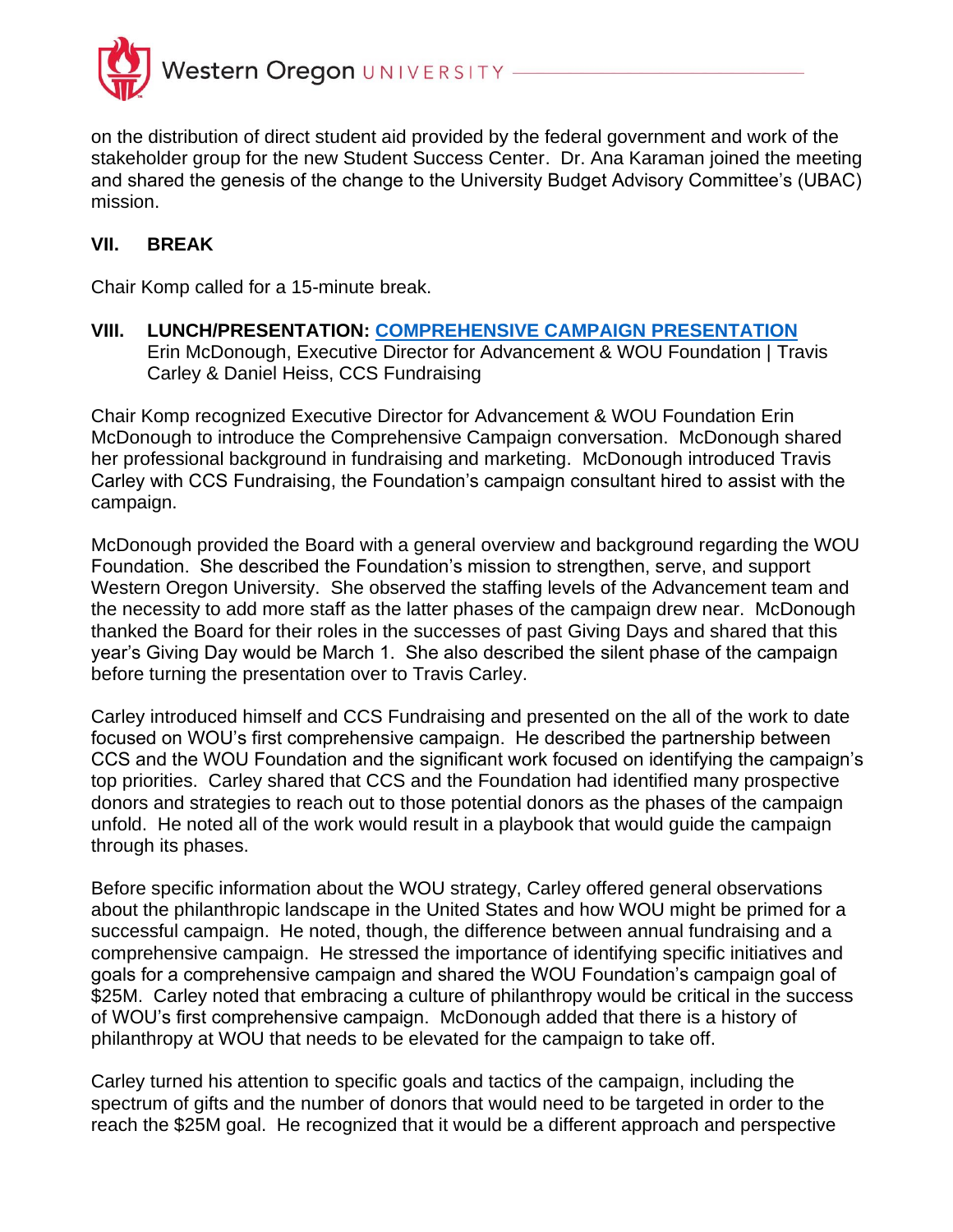

than WOU has used in past fundraising and that the team would need to be cognizant of that difference. He confirmed that working in phases was important to the campaign's success as well. Trustee Morse asked about feasibility and Carley and McDonough observed that the framework was in place and that the university needed the mental shift to reach a place where it feels as if it is worthy of gifts of substance. McDonough asked the Board to always be aware of prospects or donors that might be interested in participating in the campaign. Trustee Castillo asked for materials or talking points that would assist in telling the WOU story. Trustee Larson stressed the importance of refining the WOU story and changing the university's philanthropic culture.

### **IX. BOARD CONVERSATION WITH DR. REGINALD RICHARDSON, President, Salem-Keizer NACCP**

Chair Komp recognized and introduced Dr. Reginald Richardson, President of the Salem-Keizer NAACP for an open conversation on race. Dr. Richardson shared that he was representing the Salem-Keizer NACCP and that his organization is frequently asked to engage in conversations about bias. He stressed that the Board and university should strive to go much further than discussing one bias incident and do the hard work necessary to make WOU a comfortable, safe place for the students the university wants to serve. Richardson observed that we needed to change the way in which we do business and the university needed to recruit and sustain people that feel comfortable with being at the university.

Trustee Doug Morse asked for advice on actions that would have a tangible impact on progress. Komp added she was interested in outward and visible displays of diversity, equity, inclusion and accessibility. Trustee Larson stated that the university needed some guidance on top-down and bottom-up strategies to engage antiracist work. Trustee Koontz shared both as Monmouth mayor and a WOU trustee, she did not want to do "too little, too late." Richardson stressed that the community's response should not be dependent on one incident or the victim wants to move forward. He shared that bias or incidents of hate impact the community as a whole and, therefore, require a response. Koontz asked how leadership could engage on a sustainable basis.

Richardson turned to some steps the university could consider in advancing this work. First, he recommended an equity audit to look at all of the systems of the university. He urged the Board and university to acknowledge that racism exists, and that, as an employer, the university can change its expectations of employment. Richardson continued that racism can exist both consciously and unconsciously and that both individual and community impacts of bias need to be validated. He stated that the Board and university need to recognize that white supremacy exists and that systemic racism also exists and there is a difference between intent and impact. He offered that we cannot ask people of color to teach nonpeople of color what it is like to be a person of color.

Trustee Castillo offered that she appreciated Richardson's comment about doing more than respond to one incident. She shared that there were already a number of initiatives underway on campus, but that the Board and university needed to do more. Richardson reiterated the necessity of an equity audit and gap analysis to determine what the Board and university could change. Trustee Evans noted that the university was searching for a president and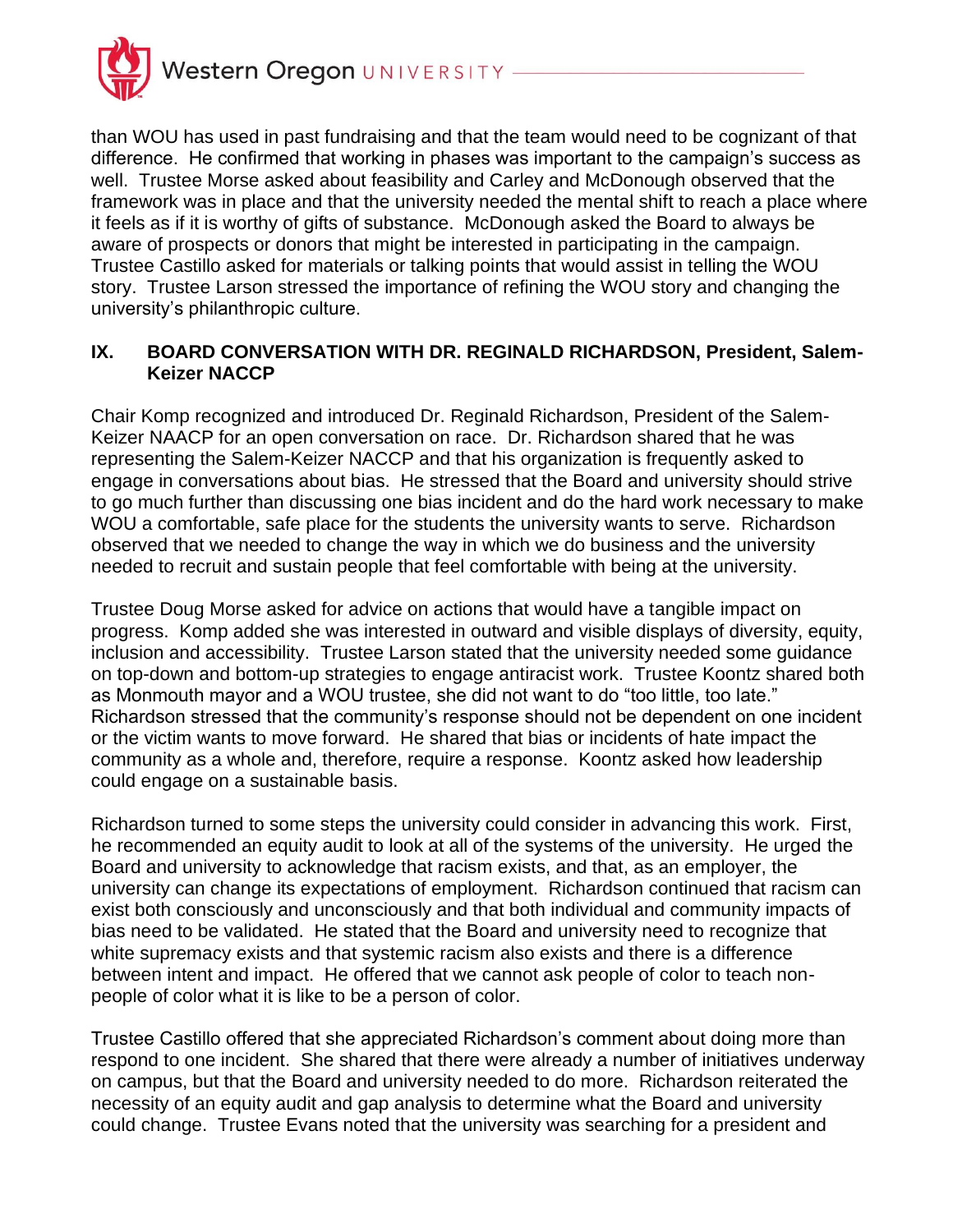

asked for more information about the equity audit. Trustee Herrera expressed appreciation for Richardson's candor and it was important to have hard conversations. Trustee Ambris asked for advice on how to make the campus look like the student community long-term. He also inquired on what young BIPOC leaders could do to make a difference. Richardson shared, among other strategies, affinity groups are helpful in recruiting and retaining employees of color. Richardson was asked about his son's WOU experience and he observed that it was his son's story to tell. Richardson concluded with an invitation for WOU to join the Salem-Keizer NACCP and to work together to advance diversity, equity, inclusion and accessibility work. He urged the Board and campus to do the hard work because the university was on the cusp of achieving wonderful things.

# **X. ACTION ITEMS**

# **1)** FY2021 Financial Statements Audit

Chair Komp called on FAC Chair Koontz and Vice President for Finance & Administration Dr. Ana Karaman to introduce the FY2021 Financial Statements Audit. Dr. Karaman noted that Kristin Diggs of Eide Bailey was available for questions. Karaman observed that the Finance and Administration Committee examined the audit in detail and that she was happy to report that it was a clean audit. Before turning to questions regarding various ratios as a part of the audit, Karaman reviewed information from the management report inform any conversation or questions on the ratios. Karaman was responding to questions from Trustee Evans on key performance indicators and ratios. After discussion, Chair Komp called for a motion to accept the FY2021 Financial Statements Audit as presented and included in the written docket materials. Koontz moved approval and Morse seconded the motion. The following trustees voted in favor of the motion:

Danielle Campbell Susan Castillo David Foster Linda Herrera Betty Komp Cec Koontz Malissa Larson Leah Mitchell Doug Morse

Kenton is non-voting. No trustees opposed the motion. No trustees abstained from the motion.

The motion passed.

# **2)** Diversity, Equity, and Inclusion Committee Charter

Chair Komp recognized DEIC Chair Susan Castillo to introduce the proposed Diversity, Equity and Inclusion Committee Charter. Castillo observed that the DEIC used the template for all other Board standing committees for its proposed charter and made key changes at the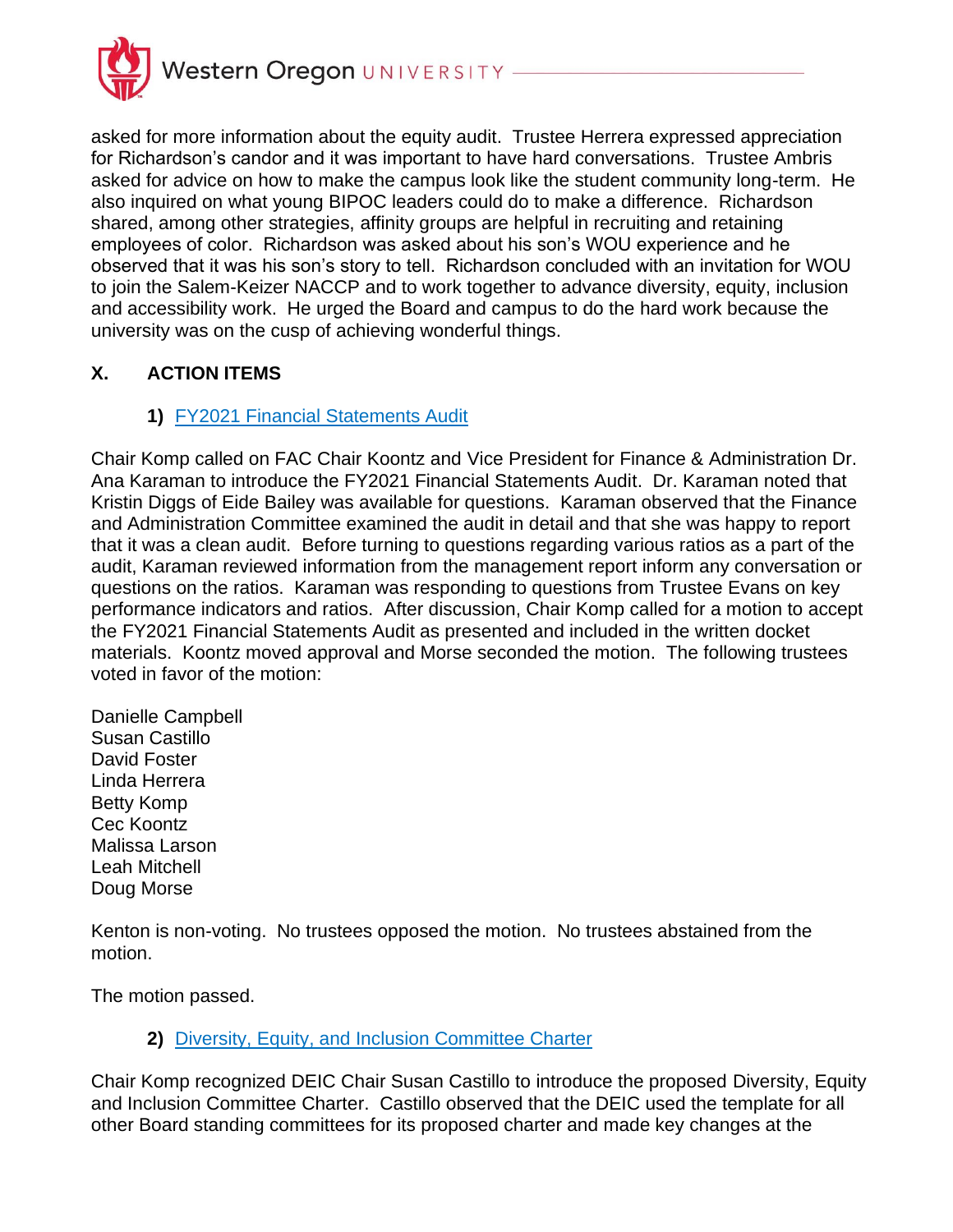

committee level to include information about dashboards and DEIA goals to the committee's duties. After discussion, Chair Komp called for a motion to approve the DEIC Charter as presented and included in the written docket materials. Castillo moved approval and Larson seconded the motion. The following trustees voted in favor of the motion:

Danielle Campbell Susan Castillo David Foster Linda Herrera Betty Komp Cec Koontz Malissa Larson Leah Mitchell Doug Morse

Kenton is non-voting. No trustees opposed the motion. No trustees abstained from the motion.

The motion passed.

### **XI. BREAK**

Instead of taking a 15-minute break, Chair Komp turned to the president's report.

**XII. PRESIDENT KENTON Update** (Cabinet full reports in [Appendix B\)](https://wou.edu/board/files/2021/04/Appendix-B-Cover-042121.pdf)

Chair Komp recognized President Kenton for his president's report. Referencing his written report in the docket materials, President Kenton reviewed the following topics:

●COVID update;

●Search for the Executive Director for Diversity, Equity, and Inclusion;

●Search for the Executive Director of Human Resources:

●Enrollment updates, including a 14% increase in applications and a 17% increase in admitted students;

●Focus group work after Cesar E. Chavez Leadership Programs;

●EAB work on targeted academic programs;

●Update on partnership activities, including conversations with SEIU regarding a workforce and education partnership;

●Update on Bilingual Teacher Scholars;